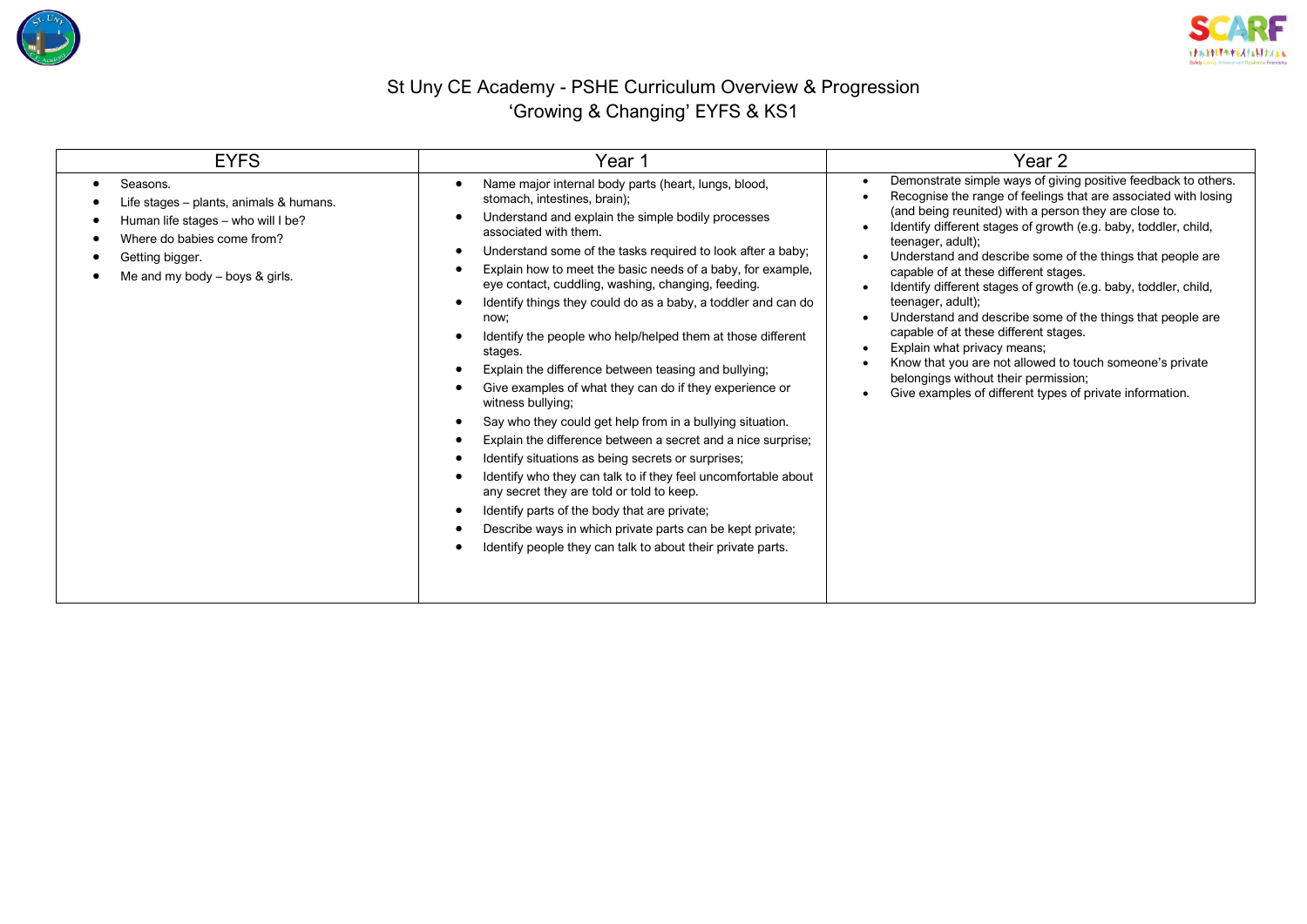



## St Uny CE Academy - PSHE Curriculum Overview & Progression

'Growing & Changing' KS2

| Identify different types of<br>Describe some of the changes that<br>Use a range of words and phrases to<br>Recognise some of the changes they have<br>$\bullet$<br>$\bullet$<br>$\bullet$<br>$\bullet$<br>relationships;<br>happen to people during their lives;<br>describe the intensity of different feelings<br>experienced and their emotional responses to<br>those changes:<br>Explain how the Learning Line can be<br>Recognise who they have positive<br>Distinguish between good and not so<br>$\bullet$<br>healthy relationships with.<br>used as a tool to help them manage<br>good feelings, using appropriate<br>Suggest positive strategies for dealing with<br>$\bullet$<br>vocabulary to describe these;<br>change more easily;<br>change;<br>Understand what is meant by the<br>$\bullet$<br>term body space (or personal<br>Suggest people who may be able to help<br>Explain strategies they can use to build<br>Identify people who can support someone<br>$\bullet$<br>$\bullet$<br>them deal with change.<br>who is dealing with a challenging time of<br>space);<br>resilience.<br>change.<br>Identify when it is appropriate or<br>Name some positive and negative<br>Identify people who can be trusted;<br>$\bullet$<br>$\bullet$<br>$\bullet$<br>inappropriate to allow someone<br>Understand that fame can be short-lived;<br>feelings;<br>$\bullet$<br>Understand what kinds of touch are<br>$\bullet$<br>into their body space;<br>Understand how the onset of puberty<br>acceptable or unacceptable;<br>Recognise that photos can be changed to<br>$\bullet$<br>$\bullet$<br>Rehearse strategies for when<br>can have emotional as well as physical<br>match society's view of perfect;<br>Describe strategies for dealing with<br>$\bullet$<br>someone is inappropriately in their<br>impact<br>situations in which they would feel<br>Identify qualities that people have, as well as<br>$\bullet$<br>body space.<br>Suggest reasons why young people<br>uncomfortable, particularly in relation to<br>their looks.<br>$\bullet$<br>Define the terms 'secret' and<br>sometimes fall out with their parents;<br>inappropriate touch.<br>$\bullet$<br>Define what is meant by the term stereotype;<br>$\bullet$<br>'surprise' and know the difference<br>Take part in a role play practising how to<br>Explain how someone might feel when<br>$\bullet$<br>$\bullet$<br>Recognise how the media can sometimes<br>$\bullet$<br>between a safe and an unsafe<br>they are separated from someone or<br>compromise.<br>reinforce gender stereotypes;<br>secret;<br>something they like;<br>Identify parts of the body that males and<br>$\bullet$<br>Recognise that people fall into a wide range<br>$\bullet$<br>Recognise how different surprises<br>females have in common and those that<br>Suggest ways to help someone who is<br>of what is seen as normal;<br>and secrets might make them feel;<br>are different:<br>separated from someone or something<br>Challenge stereotypical gender portrayals of<br>$\bullet$<br>Know who they could ask for help<br>they like.<br>$\bullet$<br>Know the correct terminology for their<br>$\bullet$<br>people.<br>if a secret made them feel<br>Know the correct words for the external<br>qenitalia;<br>Understand the risks of sharing images online<br>$\bullet$<br>uncomfortable or unsafe.<br>sexual organs;<br>Understand and explain why puberty<br>$\bullet$<br>and how these are hard to control, once<br>Discuss some of the myths associated<br>happens.<br>$\bullet$<br>shared;<br>with puberty.<br>Define the terms 'secret' and 'surprise'<br>$\bullet$<br>Understand that people can feel pressured to<br>$\bullet$<br>and know the difference between a safe<br>Identify some products that they may<br>behave in a certain way because of the<br>and an unsafe secret;<br>need during puberty and why;<br>influence of the peer group;<br>Recognise how different surprises and<br>Know what menstruation is and why it<br>$\bullet$<br>$\bullet$<br>Understand the norms of risk-taking<br>$\bullet$<br>secrets might make them feel;<br>happens.<br>behaviour and that these are usually lower<br>Know who they could ask for help if a<br>Recognise how our body feels when<br>than people believe them to be.<br>$\bullet$<br>$\bullet$<br>secret made them feel uncomfortable or<br>we're relaxed;<br>Define the word 'puberty' giving examples of<br>$\bullet$<br>unsafe.<br>List some of the ways our body feels<br>some of the physical and emotional changes<br>$\bullet$<br>Understand that marriage is a<br>when it is nervous or sad:<br>associated with it:<br>$\bullet$<br>commitment to be entered into freely<br>Describe and/or demonstrate how to be<br>Suggest strategies that would help someone<br>$\bullet$<br>and not against someone's will;<br>who felt challenged by the changes in<br>resilient in order to find someone who will<br>Recognise that marriage includes same<br>listen to you.<br>puberty;<br>$\bullet$<br>sex and opposite sex partners;<br>Understand what FGM is and that it is an<br>Identify the consequences of positive and<br>$\bullet$<br>Know the legal age for marriage in<br>negative behaviour on themselves and<br>$\bullet$<br>illegal practice in this country;<br>England or Scotland;<br>others;<br>Know where someone could get support if<br>$\bullet$<br>Discuss the reasons why a person would<br>Give examples of how individual/group<br>they were concerned about their own or<br>$\bullet$<br>$\bullet$<br>want to be married, or live together, or<br>actions can impact on others in a positive<br>another person's safety. |                        |                  |                                                           |
|----------------------------------------------------------------------------------------------------------------------------------------------------------------------------------------------------------------------------------------------------------------------------------------------------------------------------------------------------------------------------------------------------------------------------------------------------------------------------------------------------------------------------------------------------------------------------------------------------------------------------------------------------------------------------------------------------------------------------------------------------------------------------------------------------------------------------------------------------------------------------------------------------------------------------------------------------------------------------------------------------------------------------------------------------------------------------------------------------------------------------------------------------------------------------------------------------------------------------------------------------------------------------------------------------------------------------------------------------------------------------------------------------------------------------------------------------------------------------------------------------------------------------------------------------------------------------------------------------------------------------------------------------------------------------------------------------------------------------------------------------------------------------------------------------------------------------------------------------------------------------------------------------------------------------------------------------------------------------------------------------------------------------------------------------------------------------------------------------------------------------------------------------------------------------------------------------------------------------------------------------------------------------------------------------------------------------------------------------------------------------------------------------------------------------------------------------------------------------------------------------------------------------------------------------------------------------------------------------------------------------------------------------------------------------------------------------------------------------------------------------------------------------------------------------------------------------------------------------------------------------------------------------------------------------------------------------------------------------------------------------------------------------------------------------------------------------------------------------------------------------------------------------------------------------------------------------------------------------------------------------------------------------------------------------------------------------------------------------------------------------------------------------------------------------------------------------------------------------------------------------------------------------------------------------------------------------------------------------------------------------------------------------------------------------------------------------------------------------------------------------------------------------------------------------------------------------------------------------------------------------------------------------------------------------------------------------------------------------------------------------------------------------------------------------------------------------------------------------------------------------------------------------------------------------------------------------------------------------------------------------------------------------------------------------------------------------------------------------------------------------------------------------------------------------------------------------------------------------------------------------------------------------------------------------------------------------------------------------------------------------------------------------------------------------------------------------------------------------------------------------------------------------------------------------------------------------------------------------------------------------------------------------------------------------------------------------------------------------------------------------------------------------------------------------------------------------------------------------------------------------------------------------------------------------------------------------------------------------------------------------------------------------------------------------------------------------------------------------------------------------------------------------------------------------------------------------------------------------------------------------------------------------------------------------------------------------------------------------------------------------------------------------------------------------------------------|------------------------|------------------|-----------------------------------------------------------|
| Explain the difference between a safe and<br>unsafe secret;<br>an unsafe secret:                                                                                                                                                                                                                                                                                                                                                                                                                                                                                                                                                                                                                                                                                                                                                                                                                                                                                                                                                                                                                                                                                                                                                                                                                                                                                                                                                                                                                                                                                                                                                                                                                                                                                                                                                                                                                                                                                                                                                                                                                                                                                                                                                                                                                                                                                                                                                                                                                                                                                                                                                                                                                                                                                                                                                                                                                                                                                                                                                                                                                                                                                                                                                                                                                                                                                                                                                                                                                                                                                                                                                                                                                                                                                                                                                                                                                                                                                                                                                                                                                                                                                                                                                                                                                                                                                                                                                                                                                                                                                                                                                                                                                                                                                                                                                                                                                                                                                                                                                                                                                                                                                                                                                                                                                                                                                                                                                                                                                                                                                                                                                                                                             | have a civil ceremony. | or negative way. | Explain the difference between a safe and an<br>$\bullet$ |